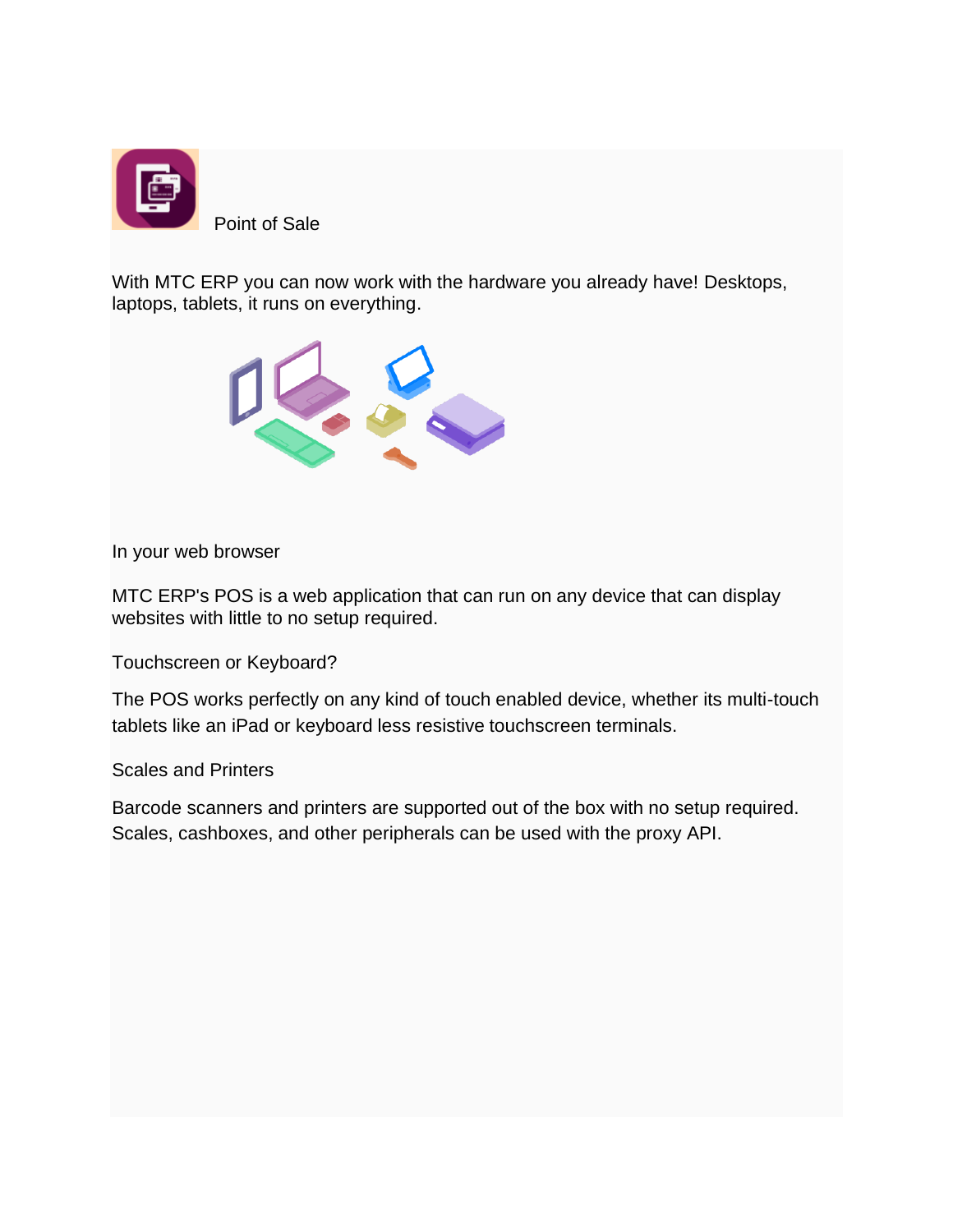

Integrated Inventory Management

Consolidate all your sales channel in real time: stores, ecommerce, and sales teams. Get real time control of the inventory and accurate forecasts to manage procurements. A full warehouse management system at your fingertips: get information about products availabilities, trigger procurement requests, etc.

Double Entry Inventory Management, nothing is lost, everything is moved

Based on the concept of double entry that revolutionized accounting, MTC ERP's inventory management isn't about consumption, loss or missing products; products are just moved from one location to another.

This allows full traceability (from customer to supplier, not limited to your warehouse), advanced reporting (e.g. inventory valuation on manufacturing counter-parts locations) and a very simple user interface.

Decrease your process time. MTC ERP prepares all operations for you, according to your own logistic rules: push rules, pull rules, make-to-order, minimum stock rules, etc. Optimizes the planning and jobs with the scheduler to reduce your process time.

Automate your transactions. Get your pickings, packing's, receptions and internal moves scheduled automatically by MTC ERP using your own routing rules. Define push and pull rules to organize a warehouse or to manage product's moves between several warehouses.

| <b>MY ERP</b><br>Demonstration user                                                                                                                                      |                                                     |                                      |  |
|--------------------------------------------------------------------------------------------------------------------------------------------------------------------------|-----------------------------------------------------|--------------------------------------|--|
| <b>Utilities</b><br>Payables<br>Purchases<br>Manufacturing<br><b>General Ledger</b><br>Petty Cash   Setup  <br>Receivables<br>Inventory<br><b>Asset Manager</b><br>iales |                                                     |                                      |  |
|                                                                                                                                                                          |                                                     |                                      |  |
| <b>Transactions</b>                                                                                                                                                      | <b>Inquiries and Reports</b>                        | Maintenance                          |  |
| Receive Purchase Orders                                                                                                                                                  | Serial Item Research Tool                           | Add A New Item                       |  |
| Bulk Inventory Transfer - Dispatch                                                                                                                                       | Print Price Labels                                  | Select An Item                       |  |
| <b>Bulk Inventory Transfer - Receive</b>                                                                                                                                 | Reprint GRN                                         | Sales Category Maintenance           |  |
| Inventory Location Transfers                                                                                                                                             | Inventory Item Movements                            | Add or Update Prices Based On Costs  |  |
| Inventory Adjustments                                                                                                                                                    | Inventory Item Status                               | View or Update Prices Based On Costs |  |
| Reverse Goods Received                                                                                                                                                   | Inventory Item Usage                                | Reorder Level By Category/Location   |  |
| Enter Stock Counts                                                                                                                                                       | Inventory Quantities                                |                                      |  |
| Create a New Internal Stock Request                                                                                                                                      | Reorder Level                                       |                                      |  |
| Authorise Internal Stock Requests                                                                                                                                        | Stock Dispatch                                      |                                      |  |
| Fulfill Internal Stock Requests                                                                                                                                          | Inventory Valuation Report                          |                                      |  |
|                                                                                                                                                                          | Inventory Planning Report                           |                                      |  |
|                                                                                                                                                                          | Inventory Planning Based On Preferred Supplier Data |                                      |  |
|                                                                                                                                                                          | Inventory Stock Check Sheets                        |                                      |  |
|                                                                                                                                                                          | Make Inventory Quantities CSV                       |                                      |  |
|                                                                                                                                                                          | Compare Counts Vs Stock Check Data                  |                                      |  |
|                                                                                                                                                                          | All Inventory Movements By Location/Date            |                                      |  |
| Eist Inventory Status By Location/Category                                                                                                                               |                                                     |                                      |  |
|                                                                                                                                                                          | Historical Stock Quantity By Location/Category      |                                      |  |
|                                                                                                                                                                          | List Negative Stocks                                |                                      |  |
|                                                                                                                                                                          | Period Stock Transaction Listing                    |                                      |  |
|                                                                                                                                                                          | Stock Transfer Note                                 |                                      |  |
| <b>Standard Reports and Forms</b>                                                                                                                                        |                                                     |                                      |  |
| Currency Price List<br><b>Custom Reports</b>                                                                                                                             |                                                     |                                      |  |
|                                                                                                                                                                          | There are no reports to show!                       |                                      |  |
|                                                                                                                                                                          |                                                     |                                      |  |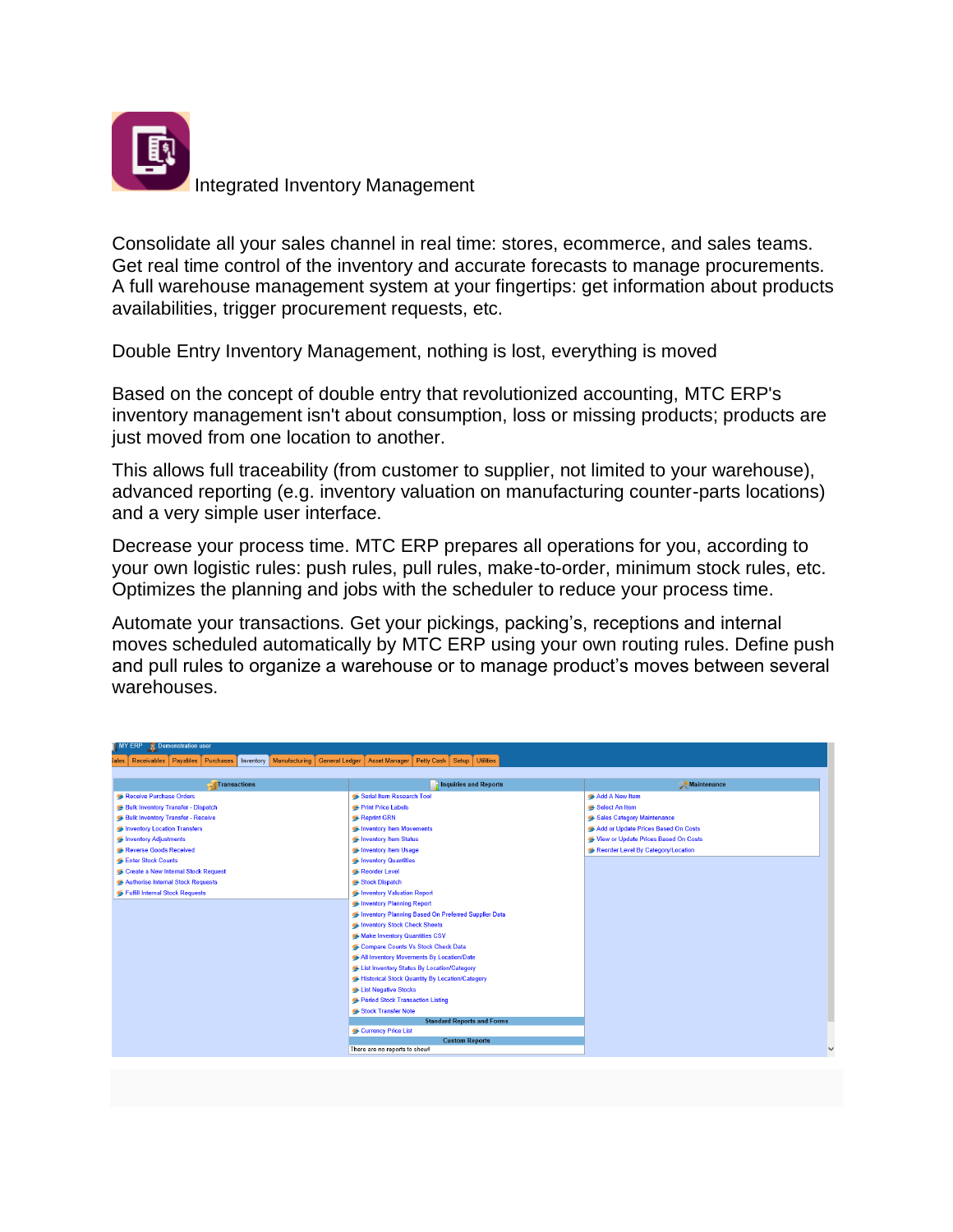

Accounting Made Easy - A Smart User Interface

Record transactions in a few clicks and easily manage all financial activities in one place. MTC ERP's user interface is designed with productivity in mind.

| Demonstration user<br>II MY ERP                                          |                                                                   |                    |
|--------------------------------------------------------------------------|-------------------------------------------------------------------|--------------------|
| Receivables   Payables   Purchases   Inventory<br>Manufacturing<br>iales | Petty Cash   Setup   Utilities<br>General Ledger<br>Asset Manager |                    |
| Transactions                                                             | <b>Inquiries and Reports</b>                                      | <b>Maintenance</b> |
| <b>S</b> Bank Account Payments Entry                                     | Trial Balance                                                     | GL Account         |
| <b>Bank Account Receipts Entry</b>                                       | Account Inquiry                                                   | GL Budgets         |
| SJournal Entry                                                           | Account Listing                                                   | Account Groups     |
| <b>S</b> Bank Account Payments Matching                                  | Account Listing to CSV File                                       | Account Sections   |
| <b>Bank Account Receipts Matching</b>                                    | General Ledger Journal Inquiry                                    | GL Tags            |
|                                                                          | <b>Bank Account Reconciliation Statement</b>                      |                    |
|                                                                          | Cheque Payments Listing                                           |                    |
|                                                                          | S Daily Bank Transactions                                         |                    |
|                                                                          | Profit and Loss Statement                                         |                    |
|                                                                          | Balance Sheet                                                     |                    |
|                                                                          | <sup>5</sup> Tag Reports                                          |                    |
|                                                                          | Tax Reports                                                       |                    |
|                                                                          | <b>Standard Reports and Forms</b>                                 |                    |
|                                                                          | ø                                                                 |                    |
|                                                                          | <b>Bank Checks</b>                                                |                    |
|                                                                          | <b>Custom Reports</b>                                             |                    |
|                                                                          | There are no reports to show!                                     |                    |

Connect Your Bank Accounts

Import your bank statements and reconcile them in just a few clicks. Prepare payment orders based on your supplier invoices and payment terms.

| MY ERP Demonstration user                                                                                                                                                                                                              |                                                                                                                                                                                                                                                                            |                                                                                                                                                                                                                                                    |  |
|----------------------------------------------------------------------------------------------------------------------------------------------------------------------------------------------------------------------------------------|----------------------------------------------------------------------------------------------------------------------------------------------------------------------------------------------------------------------------------------------------------------------------|----------------------------------------------------------------------------------------------------------------------------------------------------------------------------------------------------------------------------------------------------|--|
| Asset Manager   Petty Cash   Setup   Utilities<br>Receivables   Payables   Purchases   Inventory   Manufacturing   General Ledger<br><b>Sales</b>                                                                                      |                                                                                                                                                                                                                                                                            |                                                                                                                                                                                                                                                    |  |
| Transactions                                                                                                                                                                                                                           | <b>Inquiries and Reports</b>                                                                                                                                                                                                                                               | <b>Maintenance</b>                                                                                                                                                                                                                                 |  |
| Change A Customer Code<br>Change A Customer Branch Code<br>Change A Supplier Code<br>Change An Inventory Item Code<br>Change A Location Code<br>Update costs for all BOM items, from the bottom up<br>Re-apply costs to Sales Analysis | Show Local Currency Total Debtor Balances<br>Show Local Currency Total Suppliers Balances<br>Show General Transactions That Do Not Balance<br>List of items without picture<br><b>Standard Reports and Forms</b><br>There are no reports to show!<br><b>Custom Reports</b> | Maintain Language Files<br>Make New Company<br>Data Export Options<br>Import Stock Items from .csv<br>Import Fixed Assets from .csv file<br>Create new company template SQL file and submit to myERP<br>Re-calculate brought forward amounts in GL |  |
| Delete sales transactions<br>Reverse all supplier payments on a specified date<br>myERP Copyright @ 2010 - 2014<br>vtruecloud.com<br>Wednesday 8 January 11:26                                                                         | There are no reports to show!                                                                                                                                                                                                                                              | Re-Post all GL transactions from a specified period<br>Purge all old prices<br>Import Price List from CSV file                                                                                                                                     |  |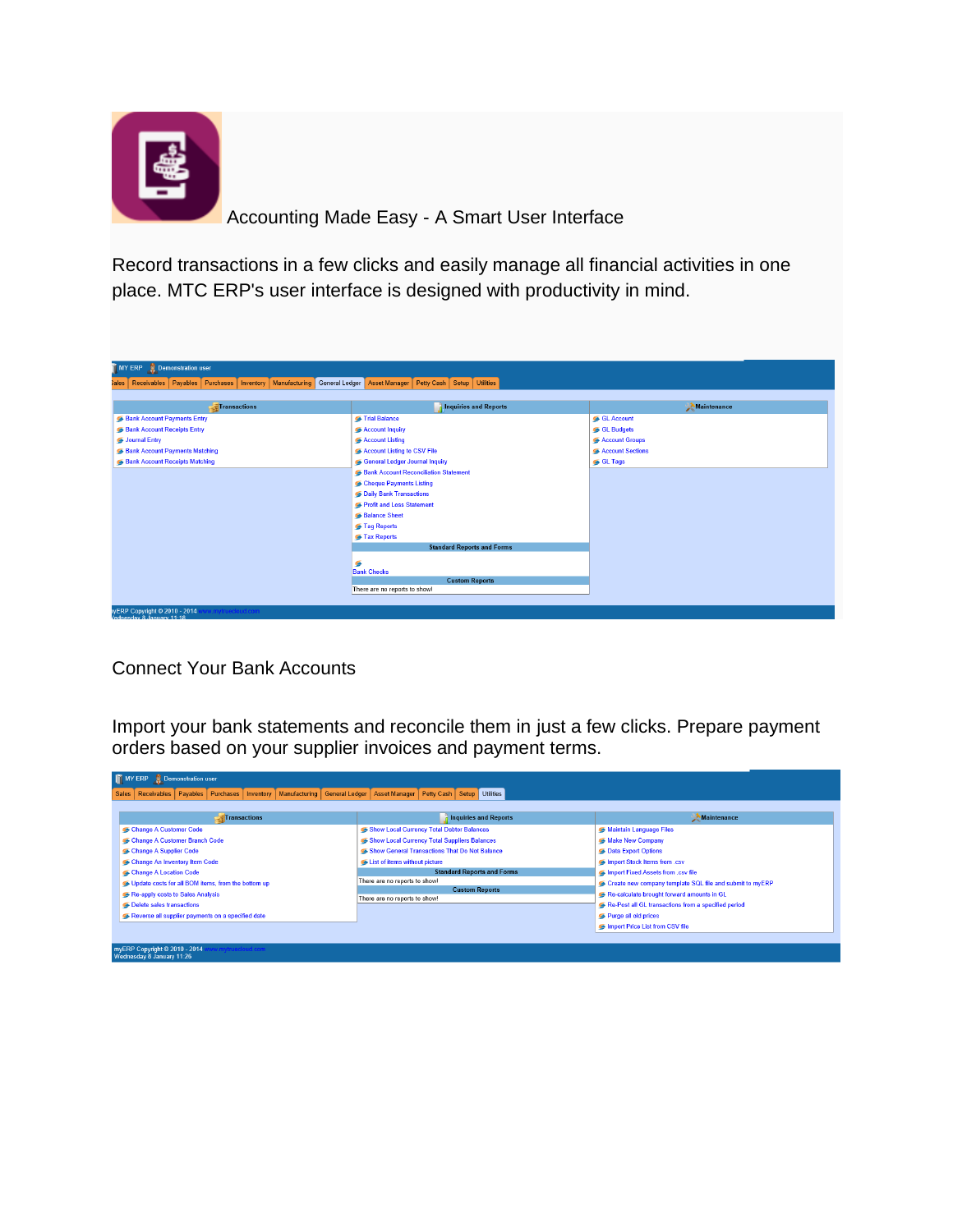

Sales Management Made Easy!

Fully integrated, the information you need, where you need it. Create Professional Quotations in a matter of seconds. Send quotes by email or get a professional PDF. Track quotations and convert them to sales order in one click. Spend the extra time focusing on selling, not recording data. Get Paid Faster Electronic invoicing and automated follow-ups. Whether you invoice based on time and materials, on delivery orders or fixed price; MTC ERP supports all possible methods. Get recurring invoices produced automatically, create advances in just a few clicks, re-invoices expenses easily, etc.

| <b>III</b> MY ERP<br>Demonstration user                                                                                                                 |                                         |                            |  |
|---------------------------------------------------------------------------------------------------------------------------------------------------------|-----------------------------------------|----------------------------|--|
| Setup   Utilities<br>Payables   Purchases<br>Manufacturing<br>General Ledger<br><b>Asset Manager</b><br>Petty Cash<br>Receivables<br>Inventory<br>Sales |                                         |                            |  |
|                                                                                                                                                         |                                         |                            |  |
| <b>Transactions</b>                                                                                                                                     | <b>Inquiries and Reports</b>            | Maintenance<br>y           |  |
| Enter An Order or Quotation                                                                                                                             | Order Inquiry                           | Select Contract            |  |
| Enter Counter Sales                                                                                                                                     | Print Price Lists                       | Create Contract            |  |
| Enter Counter Returns                                                                                                                                   | Order Status Report                     | Sell Through Support Deals |  |
| Print Picking Lists                                                                                                                                     | Orders Invoiced Reports                 |                            |  |
| <b>Coutstanding Sales Orders/Quotations</b>                                                                                                             | Daily Sales Inquiry                     |                            |  |
| Special Order                                                                                                                                           | Sales By Sales Type Inquiry             |                            |  |
| Recurring Order Template                                                                                                                                | Sales By Category Inquiry               |                            |  |
| Process Recurring Orders                                                                                                                                | Top Sellers Inquiry                     |                            |  |
|                                                                                                                                                         | Order Delivery Differences Report       |                            |  |
|                                                                                                                                                         | Delivery In Full On Time (DIFOT) Report |                            |  |
|                                                                                                                                                         | Sales Order Detail Or Summary Inquiries |                            |  |
|                                                                                                                                                         | Top Sales Items Report                  |                            |  |
|                                                                                                                                                         | Worst Sales Items Report                |                            |  |
|                                                                                                                                                         | Sales With Low Gross Profit Report      |                            |  |
|                                                                                                                                                         | Sell Through Support Claims Report      |                            |  |
| <b>Standard Reports and Forms</b><br><b>Stest</b><br><b>Custom Reports</b>                                                                              |                                         |                            |  |
|                                                                                                                                                         |                                         |                            |  |
|                                                                                                                                                         |                                         |                            |  |
| There are no reports to show!                                                                                                                           |                                         |                            |  |
|                                                                                                                                                         |                                         |                            |  |
| myERP Copyright © 2010 - 2014                                                                                                                           |                                         |                            |  |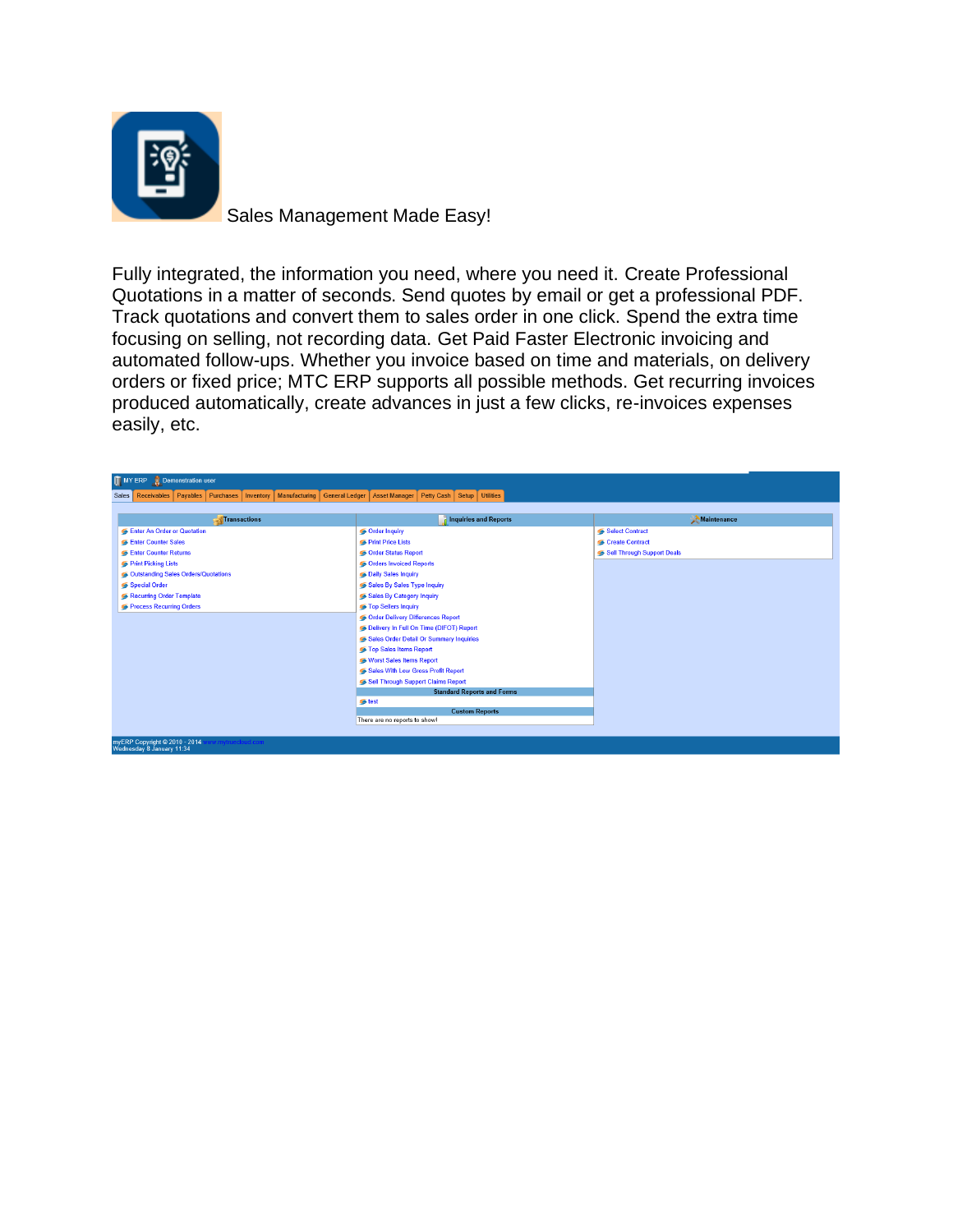

Customer Relationship Management

Don't lose time looking for customers, products or contracts related information; they are all conveniently accessible when creating quotations.

Get access to stock availabilities in the different warehouses, to customer's specific prices, to the history of preceding offers for this prospect, etc.

| III MY<br>Demonstration user<br>ERP.                                           |                     |                                                               |
|--------------------------------------------------------------------------------|---------------------|---------------------------------------------------------------|
| Customers                                                                      |                     |                                                               |
|                                                                                |                     | Customer Inquiries Customer Transactions Customer Maintenance |
|                                                                                |                     | <b>Add a New Customer</b>                                     |
| <b>Search for Customers</b>                                                    |                     |                                                               |
| Enter a partial Name:                                                          |                     | OR Enter a partial Code:                                      |
| OR Enter a partial Phone Number:                                               |                     | OR Enter part of the Address:                                 |
| OR Choose a Type:                                                              | Any<br>$\checkmark$ | OR Choose an Area:<br>Any<br>$\checkmark$                     |
|                                                                                |                     | <b>CSV Format</b><br>Search Now                               |
| myERP Copyright @ 2010 - 2014<br>.mytruecloud.com<br>Wednesday 8 January 12:36 |                     |                                                               |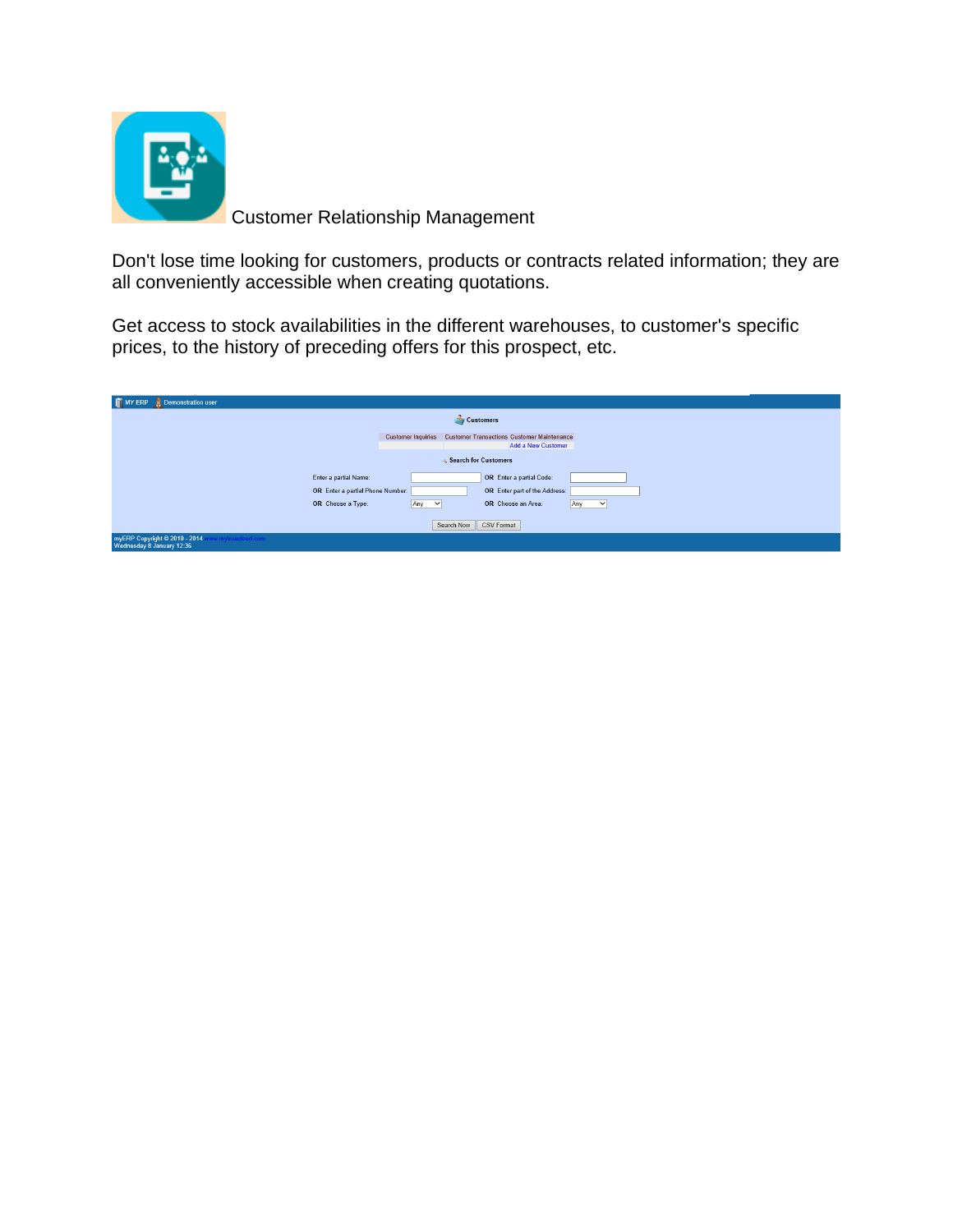

Schedule manufacturing orders efficiently. Get manufacturing orders and work orders scheduled automatically based on your procurement rules, quantities forecasted and dependent demand (demand for this part based on another part consuming it).

Define Flexible Master Data Products, Bill of Materials and Routings get the flexibility to create multi-level bill of materials, optional routing, version changes and phantom bill of materials.

| MY ERP Demonstration user                                                                                                                   |                                                        |                                        |  |
|---------------------------------------------------------------------------------------------------------------------------------------------|--------------------------------------------------------|----------------------------------------|--|
| Petty Cash   Setup   Utilities  <br>Payables Purchases   Inventory   Manufacturing   General Ledger<br>Asset Manager<br>Sales   Receivables |                                                        |                                        |  |
|                                                                                                                                             |                                                        |                                        |  |
| Transactions                                                                                                                                | <b>Inquiries and Reports</b>                           | <b>Maintenance</b>                     |  |
| Work Order Entry                                                                                                                            | Select A Work Order                                    | Work Centre                            |  |
| Select A Work Order                                                                                                                         | Costed Bill Of Material Inquiry                        | <b>S</b> Bills Of Material             |  |
|                                                                                                                                             | Where Used Inquiry                                     | Copy a Bill Of Materials Between Items |  |
|                                                                                                                                             | <b>Bill Of Material Listing</b>                        | Master Schedule                        |  |
|                                                                                                                                             | Indented Bill Of Material Listing                      | Auto Create Master Schedule            |  |
|                                                                                                                                             | List Components Required                               | <b>MRP Calculation</b>                 |  |
|                                                                                                                                             | List Materials Not Used Anywhere                       |                                        |  |
|                                                                                                                                             | Indented Where Used Listing                            |                                        |  |
| <b>SMRP</b>                                                                                                                                 |                                                        |                                        |  |
|                                                                                                                                             | MRP Shortages                                          |                                        |  |
|                                                                                                                                             | MRP Suggested Purchase Orders                          |                                        |  |
|                                                                                                                                             | MRP Suggested Work Orders                              |                                        |  |
|                                                                                                                                             | <b>SMRP Reschedules Required</b>                       |                                        |  |
| <b>Standard Reports and Forms</b>                                                                                                           |                                                        |                                        |  |
| There are no reports to show!                                                                                                               |                                                        |                                        |  |
|                                                                                                                                             | <b>Custom Reports</b><br>There are no reports to show! |                                        |  |
|                                                                                                                                             |                                                        |                                        |  |
| myERP Copyright @ 2010 - 2014<br>Wednesday 8 January 11:44                                                                                  |                                                        |                                        |  |